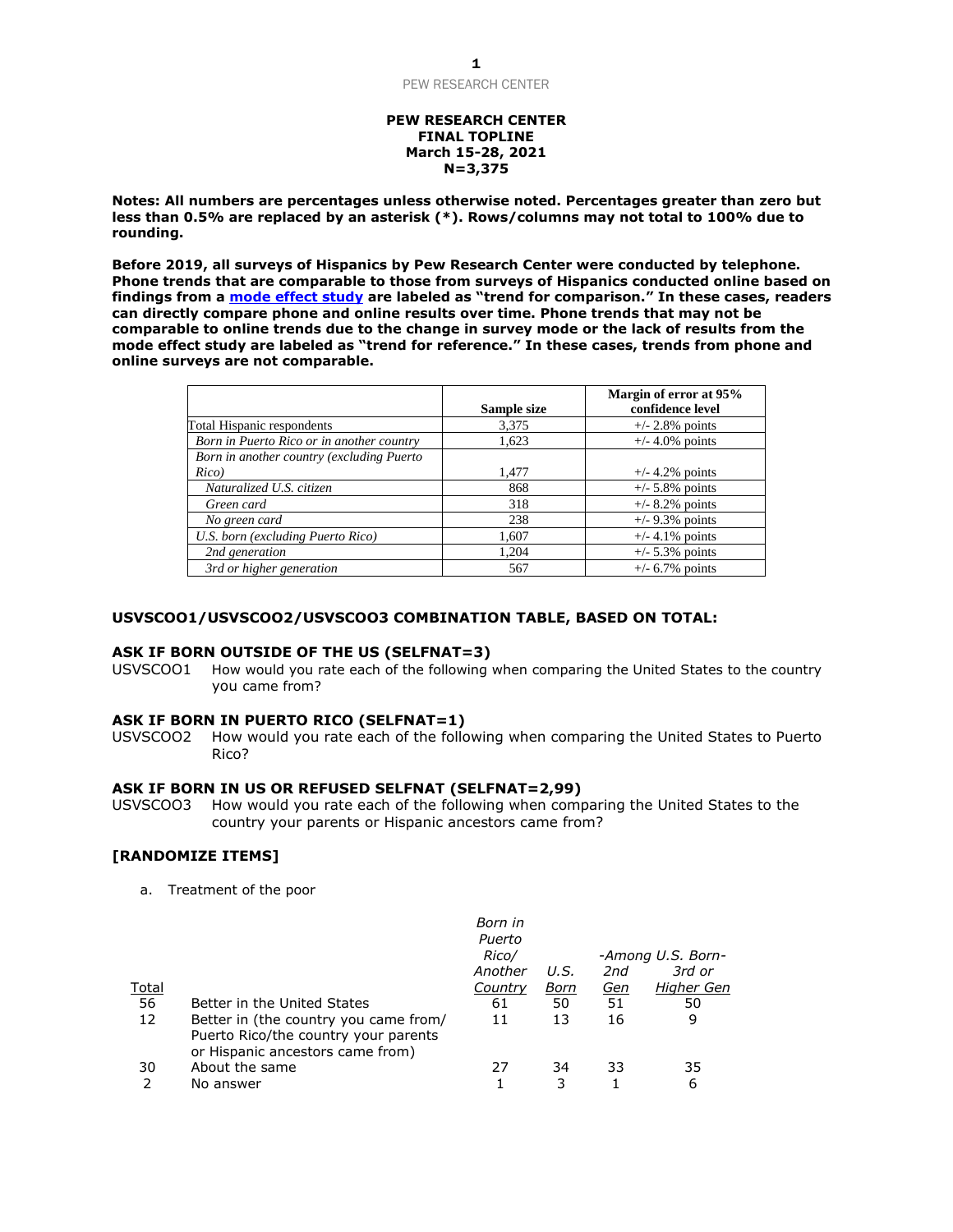# **USVSCOO1/USVSCOO2/USVSCOO3 COMBINATION TABLE CONTINUED…**

# **PHONE TREND FOR REFERENCE:**

|                                     | Nov 9-Dec 7,  |
|-------------------------------------|---------------|
|                                     | 2011          |
| Better in the United States         | 69            |
| Better in country your parents came |               |
| from/Puerto Rico/country you came   |               |
| from                                |               |
| About the same                      | 21            |
| Don't know (VOL.)                   | $\mathcal{P}$ |
| Refused (VOL.)                      | 1             |

# **NO ITEM b**

c. The strength of family ties

| Better in the United States<br>Better in (the country you came from/<br>Puerto Rico/the country your parents | Born in<br>Puerto<br>Rico/<br>Another<br>Country<br>21<br>54 | U.S.<br>Born<br>23<br>42 | 2nd<br><u>Gen</u><br>22<br>52 | -Among U.S. Born-<br>3rd or<br>Higher Gen<br>25<br>28 |
|--------------------------------------------------------------------------------------------------------------|--------------------------------------------------------------|--------------------------|-------------------------------|-------------------------------------------------------|
| About the same<br>No answer                                                                                  | 23                                                           | 32                       | 26                            | 41<br>6                                               |
|                                                                                                              | or Hispanic ancestors came from)                             |                          |                               |                                                       |

# **PHONE TREND FOR REFERENCE:**

|                                     | Nov 9-Dec 7,  |
|-------------------------------------|---------------|
|                                     | 2011          |
| Better in the United States         | 33            |
| Better in country your parents came | 39            |
| from/Puerto Rico/country you came   |               |
| from                                |               |
| About the same                      | 26            |
| Don't know (VOL.)                   | $\mathcal{P}$ |
| Refused (VOL.)                      | $\ast$        |

### d. The opportunity to get ahead

|       |                                                                                                                   | Born in<br>Puerto<br>Rico/ |      |     | -Among U.S. Born- |
|-------|-------------------------------------------------------------------------------------------------------------------|----------------------------|------|-----|-------------------|
|       |                                                                                                                   | Another                    | U.S. | 2nd | 3rd or            |
| Total |                                                                                                                   | Country                    | Born | Gen | Higher Gen        |
| 83    | Better in the United States                                                                                       | 87                         | 79   | 85  | 72                |
| 4     | Better in (the country you came from/<br>Puerto Rico/the country your parents<br>or Hispanic ancestors came from) | 3                          | 5    | 5   | 4                 |
| 11    | About the same                                                                                                    | g                          | 14   | 9   | 20                |
|       | No answer                                                                                                         |                            |      |     | 4                 |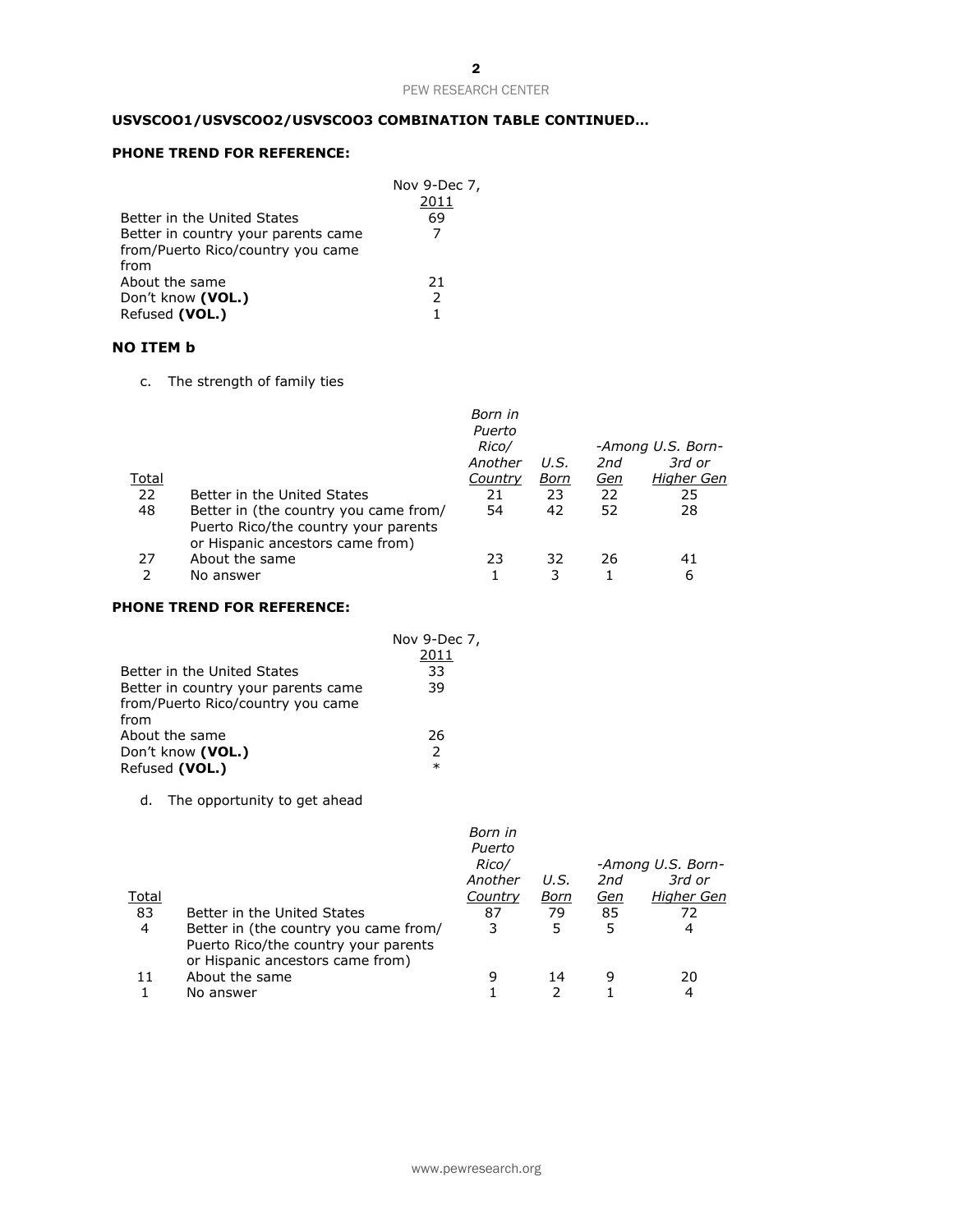# **USVSCOO1/USVSCOO2/USVSCOO3 COMBINATION TABLE CONTINUED…**

### **PHONE TREND FOR REFERENCE:**

|                                     | Jul 26-Sep 9,<br>2018 | Nov 9-Dec 7,<br>2011 |
|-------------------------------------|-----------------------|----------------------|
| Better in the United States         | 85                    | 87                   |
| Better in country your parents came | $\mathcal{P}$         | $\mathcal{P}$        |
| from/Puerto Rico/country you came   |                       |                      |
| from                                |                       |                      |
| About the same                      | 12                    | 10                   |
| Don't know (VOL.)                   |                       |                      |
| Refused (VOL.)                      | $\ast$                |                      |

### e. The way immigrants are treated

| <u>Total</u><br>34<br>25 | Better in the United States<br>Better in (the country you came from/<br>Puerto Rico/the country your parents<br>or Hispanic ancestors came from) | Born in<br>Puerto<br>Rico/<br>Another<br>Country<br>34<br>26 | U.S.<br>Born<br>35<br>24 | 2nd<br><u>Gen</u><br>34<br>30 | -Among U.S. Born-<br>3rd or<br>Higher Gen<br>37<br>16 |
|--------------------------|--------------------------------------------------------------------------------------------------------------------------------------------------|--------------------------------------------------------------|--------------------------|-------------------------------|-------------------------------------------------------|
| 38<br>3                  | About the same<br>No answer                                                                                                                      | 39                                                           | 37<br>4                  | 35                            | 39<br>8                                               |

f. The conditions for raising children

|              |                                                                          | Born in<br>Puerto<br>Rico/ |      |            | -Among U.S. Born- |
|--------------|--------------------------------------------------------------------------|----------------------------|------|------------|-------------------|
|              |                                                                          | Another                    | U.S. | 2nd        | 3rd or            |
| <u>Total</u> |                                                                          | Country                    | Born | <u>Gen</u> | <b>Higher Gen</b> |
| 76           | Better in the United States                                              | 76                         | 74   | 76         | 72                |
| 9            | Better in (the country you came from/                                    | 10                         |      | 9          | 5                 |
|              | Puerto Rico/the country your parents<br>or Hispanic ancestors came from) |                            |      |            |                   |
| 14           | About the same                                                           | 13                         | 16   | 14         | 19                |
|              | No answer                                                                |                            | 3    |            | 5                 |

### **PHONE TREND FOR REFERENCE:**

|                                     | Jul 26-Sep 9, | Nov 9-Dec $7$ , |
|-------------------------------------|---------------|-----------------|
|                                     | 2018          | 2011            |
| Better in the United States         | 74            | 72              |
| Better in country your parents came | 5             | 10              |
| from/Puerto Rico/country you came   |               |                 |
| from                                |               |                 |
| About the same                      | 18            | 17              |
| Don't know (VOL.)                   | 3             |                 |
| Refused (VOL.)                      | $\ast$        |                 |